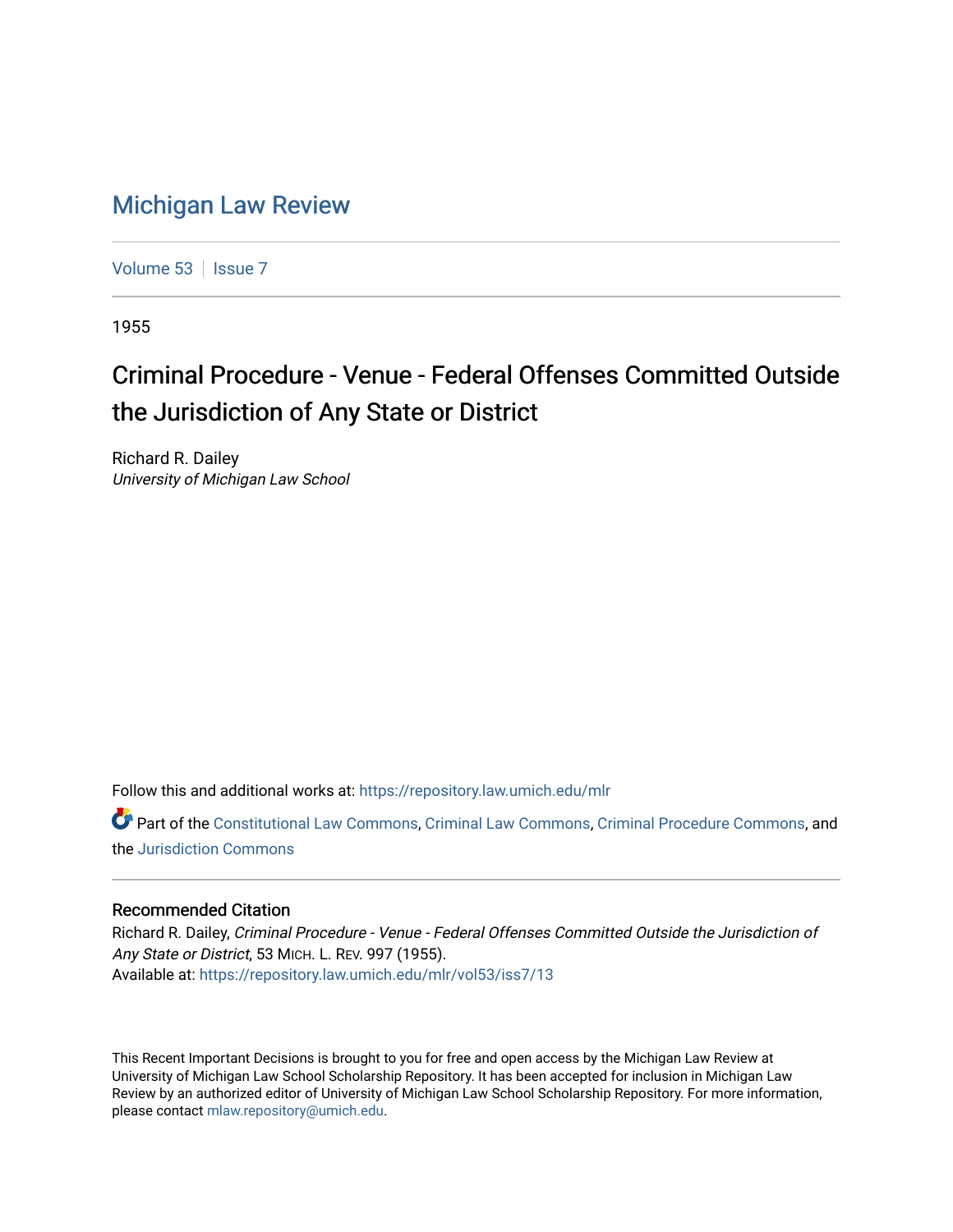CRIMINAL PROCEDURE-VENUE-FEDERAL OFFENSES COMMITTED OUTSIDE THE JURISDICTION OF ANY STATE OR DISTRICT-The defendant, an army staff sergeant, was under custody at Fort Meade, Maryland, awaiting disposition of charges of sodomy lodged against him under the Articles of War. After a delay of four months, the charges were dropped and he was shipped by the Army to Fort Jay, New York, where he was separated from the service. Immediately upon his release, he was arrested by the Federal Bureau of Investigation under a commissioner's warrant charging him with treason committed in Japan during a prior enlistment in the army. At the trial in the District Court for the Southern District of New York, the issue of venue was submitted to the jury and was found to be proper. Venue was governed by a federal statute which provides that "the trial of all offenses begun or committed . . . out of the jurisdiction of any particular State or district, shall be in the district where the offender is found, or into which he is first brought."<sup>1</sup> After conviction, with the cooperation of the Army, the defendant obtained confidential records not previously available; these records showed that the Army had brought the defendant to New York at the request of the Department of Justice for the purpose of turning him over to the FBI. On the basis of this newly discovered evidence, the defendant moved to vacate the conviction for improper venue.<sup>2</sup> The district court denied the motion. On appeal, *held*, reversed. Had the newly discovered evidence

2 28 U.S.C. (1952) §2255 authorizes this procedure.

<sup>118</sup> U.S.C. (1952) §3238. This provision is derived from 1 Stat. L. 113, §8 (1790), which provided that the trial "shall be in the district where the offender is apprehended, or into which he may first be brought." No explanation of the change in language from "apprehended" to "found" could be found. Ex Parte Bollman, 4 Cranch (8 U.S.) 74 (1807), involved a factual situation amazingly similar to that of the principal case and reached the same result under the 1790 statute.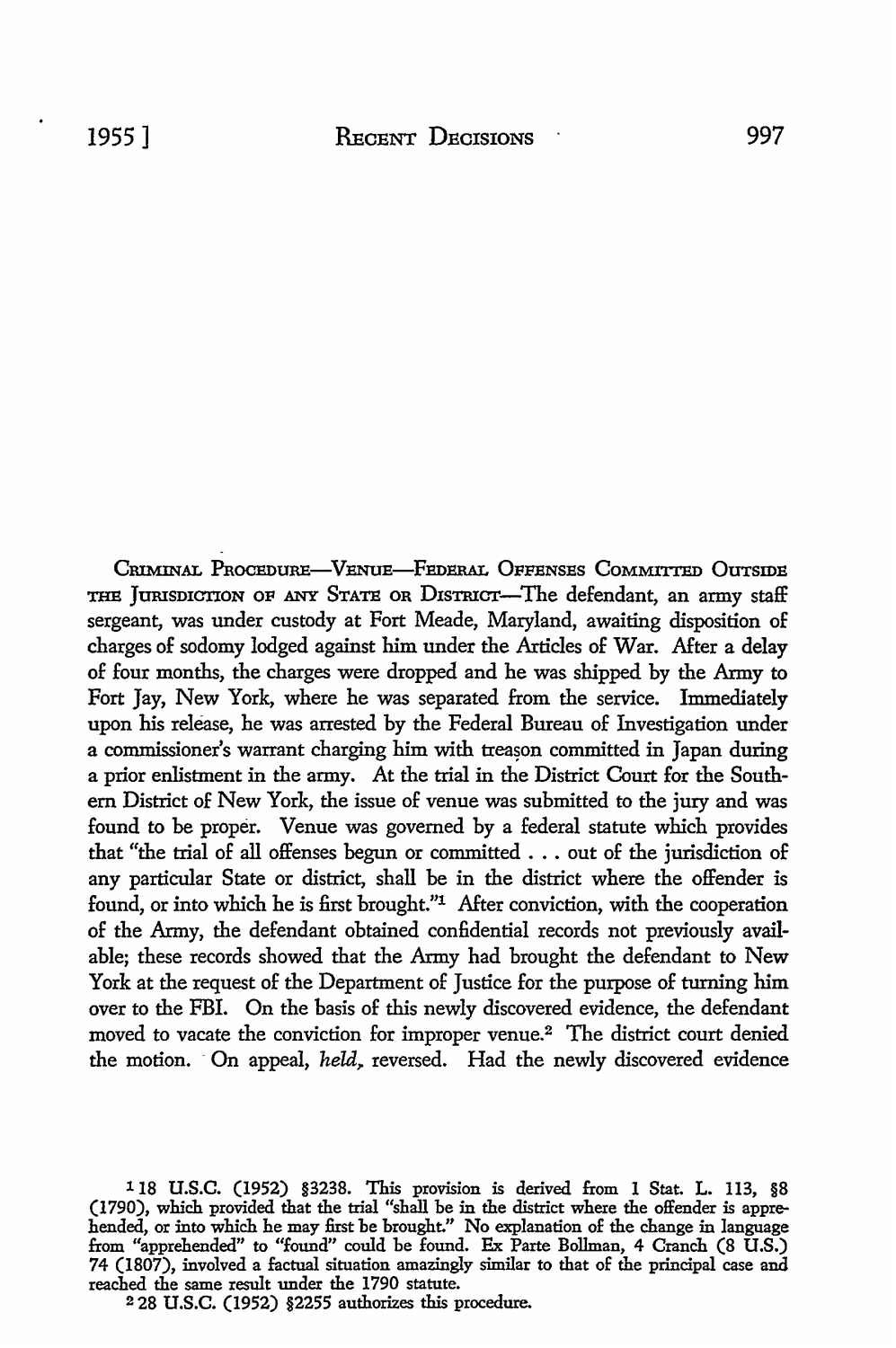been before the jury, they could not have found that the defendant was "found" in the Southern District of New York; he was "found" in Maryland within the meaning of the federal venue statute. *United States v. Provoo,* (2d Cir. 1954) 215 F. (2d) 531.

Misuse of the terms "jurisdiction," "venue,'' and "vicinage" in the area of federal criminal practice frequently tends to obscure procedural issues. For this reason some precision in definition is needed to appraise the cases in this field. As to "jurisdiction," Congress has provided that the federal district courts "shall have original jurisdiction, exclusive of the courts of the States, of all offenses against the laws of the United States."3 Under this statute, if the defendant acts in violation of a federal criminal statute, jurisdiction of all federal district courts of the offense committed is automatically established.4 As to "venue,'' Article III of the Constitution states that the trial of all crimes "shall be held in the State where said Crimes shall have been committed; but when not committed within any State, the trial shall be at such Place or Places as the Congress may by Law have directed."5 It has been settled by judicial decision that this provision for the place of trial confers personal rights on the accused which he may waive at his election.<sup>6</sup> It has further been established that in criminal trials in the federal courts venue must be alleged in the indictment and proved at the trial just as all other material allegations.7 The concept of venue, then, involves the personal rights of a defendant, as opposed to jurisdiction, which involves the judicial power of the court.<sup>8</sup> As to "vicinage," the Sixth Amendment provides that "In all criminal prosecutions, the accused shall enjoy the right to  $\ldots$ trial, by an impartial jury of the State and district wherein the crime shall have been committed, which district shall have been previously ascertained by law.

3 18 u.s.c. (1952) §3231.

<sup>4</sup>Note that the statute speaks of jurisdiction "of all offenses"; in this country criminal jurisdiction "over the person" of the defendant is never a problem since the defendant must be in court in order to be tried. In other countries provision is made for what might be called a "default conviction," similar in procedure to our civil default judgment. See Delaume, "Jurisdiction over Crimes Committed Abroad: French and American Law," 21 GEo. WASH. L. REv. 173 (1952).

 $5$  U.S. CONST., art. III, §2.

<sup>6</sup> Hagner v. United States, 285 U.S. 427, 52 S.Ct. 417 (1932); United States v. Jones, (2d Cir. 1947) 162 F. (2d) 72; Earnest v. United States, (6th Cir. 1952) 198 F. (2d) 561; Levine v. United States, (8th Cir. 1950) 182 F. (2d) 556. But cf. United States v. Bink, (D.C. Ore. 1947) 74 F. Supp. 603, and United States v. Holdsworth, (D.C. Me. 1949) 9 F.R.D. 198.

*1* United States v. Johnson, 323 U.S. 273, 65 S.Ct. 249 (1944); United States v. Strew!, (2d Cir. 1938) 99 F. (2d) 474. In the absence of waiver, the issue of improper venue may be raised at any time. United States v. Brothman, (2d Cir. 1951) 191 F. (2d) 70.

s The lower court in the principal case evidently considered venue to be a part of the overall requirement of jurisdiction of the offense. In United States v. Provoo, (D.C. N.Y. 1954) 124 F. Supp. 185, the court said at 188: "It is thus essential to the jurisdiction, and hence the validity of the judgment of this court, that the petitioner be shown to have been 'found' in this district. . . ."